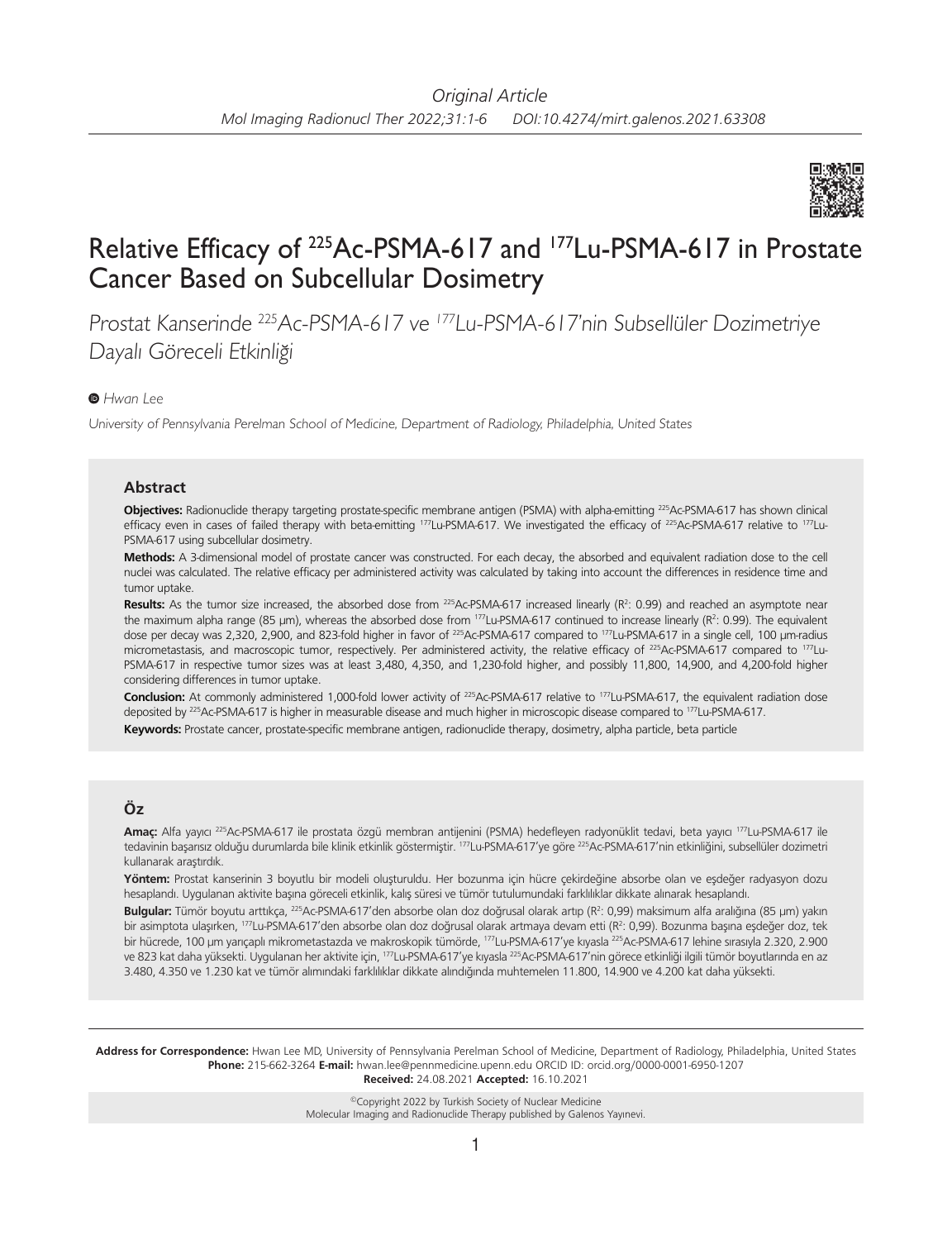**Sonuç:** Genel kullanımda 177Lu-PSMA-617'ye göre 1.000 kat daha düşük aktivitede uygulanan 225Ac-PSMA-617'in oluşturduğu eşdeğer radyasyon dozu, 177Lu-PSMA-617 ile karşılaştırıldığında ölçülebilir hastalıkta ve mikroskobik hastalıkta çok daha yüksektir.

**Anahtar kelimeler:** Prostat kanseri, prostata özgü membran antijeni, radyonüklid tedavi, dozimetri, alfa parçacığı, beta parçacığı

## **Introduction**

Metastatic castration-resistant prostate cancer (mCRPC) carries a poor prognosis despite multiple approved therapies with antiproliferative, immunologic, and endocrine effects (1). Targeted radionuclide therapy for mCRPC has gained much interest secondary to the development of small molecules and antibodies that target the prostate-specific membrane antigen (PSMA) (2). PSMA is a surface protein that is overexpressed in over 90% of prostate cancer cases, including mCRPC, and is a promising molecular target for radionuclide delivery based on the clinical success of PSMAtargeted imaging (3). PSMA-targeted radionuclide therapy was shown to successfully treat mCRPC with efficacy on both visceral and osseous metastases (4).

The most commonly used radionuclide in PSMA-targeted therapy is the beta emitter  $177$ Lu-PSMA-617 (4). With a halflife of 6.6 days, <sup>177</sup>Lu emits low-linear energy transfer (LET) beta particles with a maximum energy of 0.5 MeV and a soft tissue range of 1.7 mm (5). An alternative strategy in PSMA-targeted radionuclide therapy is the use of an alpha emitter such as <sup>225</sup>Ac-PSMA-617 (6). Alpha particles deposit MeV-scale energy within <100 µm range as a form of high-LET radiation, efficiently causing double-strand DNA breaks that lead to cytotoxicity (7). Specifically, <sup>225</sup>Ac decays with a half-life of 9.9 days to produce four alpha particles with 47-85 µm range (6). While there is relative paucity of preclinical and clinical literature on 225Ac-PSMA-617 compared to <sup>177</sup>Lu-PSMA-617, the limited available literature on <sup>225</sup>Ac-PSMA-617 shows a higher biochemical response rate with survival benefit even among patients who previously failed  $177$ Lu-PSMA-617 therapy  $(8,9)$ .

Clinical studies that involve 177Lu-PSMA-617 generally have used 4-9 GBq of radioactivity compared to 4-8 MBq for  $225$ Ac-PSMA-617 therapy (6,10). The common use of a 1,000-fold lower dose for 225Ac-PSMA-617 is based on empirical results and extrapolation of organ-level 177Lu-PSMA-617 dosimetry (11,12). From a physics perspective, the required radioactivity of <sup>225</sup>Ac-PSMA-617 vs. <sup>177</sup>Lu-PSMA-617 to produce a comparable cytotoxic effect on the cellular level remains to be investigated.

The present study used subcellular dosimetry in a 3-dimensional prostate cancer model to calculate the relative efficacy of <sup>225</sup>Ac-PSMA-617 vs. <sup>177</sup>Lu-PSMA-617 for the delivery of absorbed and equivalent radiation

doses to the cell nuclei of a single cell, micrometastasis, and macroscopic tumor. An estimation of the equivalent administered doses for the two radiopharmaceuticals was then performed.

## **Materials and Methods**

#### **Biophysical Modeling**

Based on the existing literature, several assumptions were made for modeling the radiolabeled PSMA-617 therapy. Once bound to the PSMA protein on the cell surface, the radiolabeled PSMA-617 molecules were considered internalized (Figure 1A) (13). The activity was then considered uniformly distributed within the cytoplasm, based on the endosomal localization of the intracellular PSMA-radiotherapeutic complex (14).

Each prostate cancer cell was modeled as a sphere that contains a concentric, spherical nucleus (Figure 1B) (15). The cellular and nuclear diameters of 14 and 10 um were used, respectively, based on the previously published cultured human prostate cancer cell measurements (16). For multicellular dosimetry, prostate cancer cells were considered densely packed in a 3-dimensional facecentered cubic structure with maximal packing efficiency, where each cell was in contact with 12 adjacent cells as previously illustrated (17). The distance between a given cell and each shell of neighboring cells was calculated up to the desired tumor size using a sub-lattice approach (18).

### **Subcellular Dosimetry**

The physical decay data of the 225Ac and 177Lu were obtained from the MIRD Radionuclide Data and Decay Schemes (19). MIRDcell v2.1 (Newark, NJ) was used to obtain the self and cross-dose S values for the decay of  $225$ Ac and  $177$ Lu, including the daughter isotopes of  $225$ Ac (15). The contribution from every cell in the tumor model was considered for cross-dose calculation. The radiation dose to the cell nucleus at the center of the tumor was used to estimate the cytotoxic efficacy for one decay event in each tumor cell. The conversion from absorbed dose to equivalent dose was made using the value of 5 for the relative biological effectiveness (RBE) of alpha particles (11,20).

The equivalent dose per decay was first scaled by the physical half-lives of the radionuclides to account for the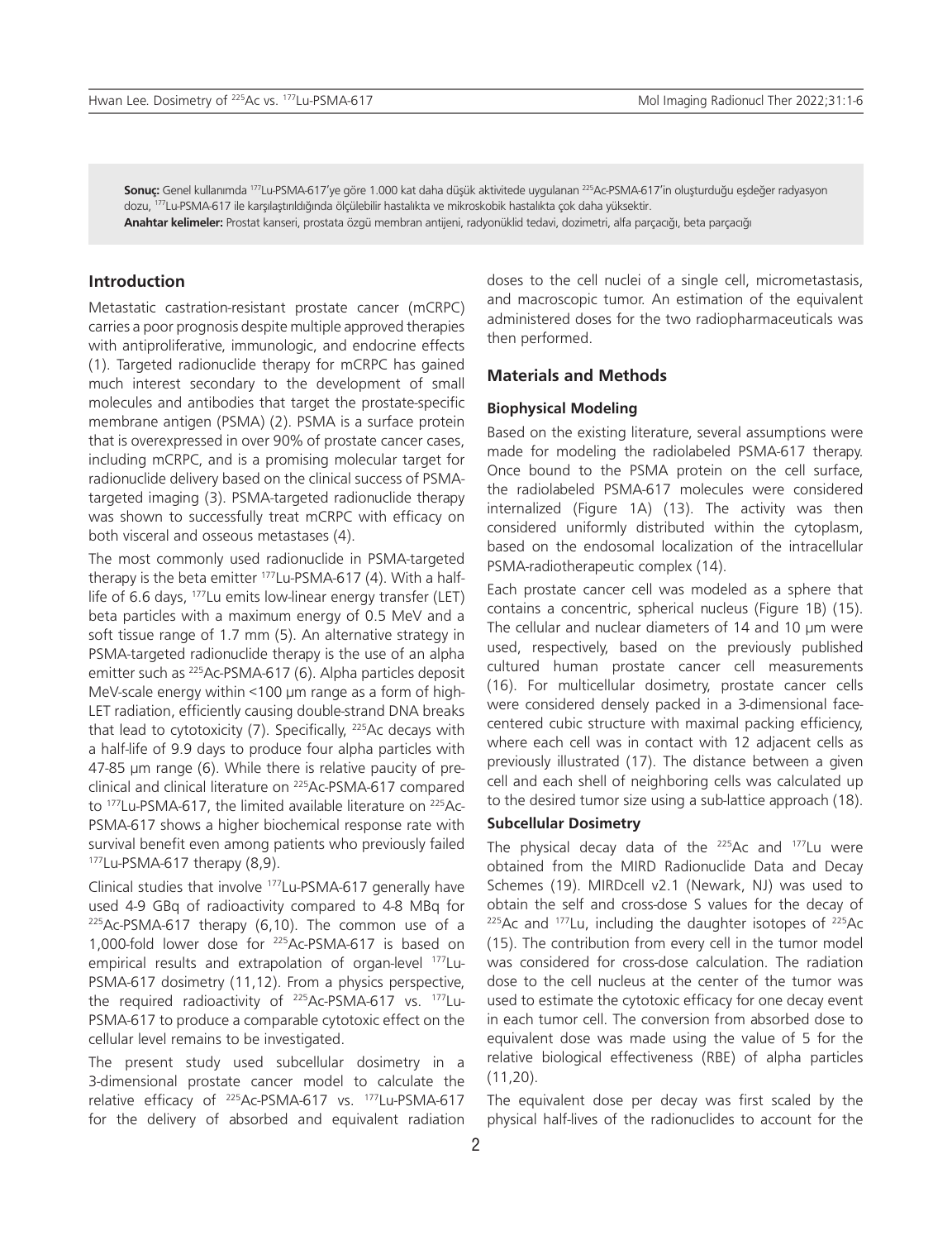difference in residence time to compare the equivalent dose per administered activity. The difference in the tumor cell uptake per administered activity was estimated by the relative tumor uptake level between <sup>225</sup>Ac-PSMA-617 and<br><sup>177</sup>Lu-PSMA-617. The tumor uptake levels were based on the recently published *ex vivo* biodistribution work in the RM-1 mouse model of prostate cancer with 100% PSMA expression (21).

Subcellular dosimetry was first performed in a single cell to compare the relative efficacy of 225Ac-PSMA-617 and 177Lu-PSMA-617 in circulating tumor cells. Then, micrometastatic disease was modeled up to 100 µm diameter. Finally, in a macroscopic tumor (>2 mm radius), the results of subcellular dosimetry were compared against conventional macroscopic dosimetry based on uniform distribution of activity within a spherical volume (Figure 1B).

The study did not involve any statistical analysis.



**Figure 1.** A) A diagram illustrating the uptake of PSMA-targeting radiopharmaceuticals into the cytoplasmic endosomes. B) A densely packed 3-dimensional model of prostate cancer for subcellular dosimetry of PSMA-targeted radionuclide therapy in a single cell, micrometastasis, and macroscopic tumor, with comparison to the conventional organ-level dosimetry in the macroscopic tumor PSMA: Prostate-specific membrane antigen

## **Results**

## **Single-cell Dosimetry**

For each decay event, 225Ac-PSMA-617 deposited 0.129 Gy in the nucleus resulting in a 464-fold higher absorbed dose compared to <sup>177</sup>Lu-PSMA-617, which deposited 2.78×10<sup>4</sup> Gy. The equivalent dose per decay was 2,320-fold higher in favor of 225Ac-PSMA-617 taking into account the RBE of 5.

## **Micrometastasis**

As the size of the micrometastasis increased, the absorbed dose from 225Ac-PSMA-617 initially linearly increased up to

approximately 50  $\mu$ m in radius (R<sup>2</sup>: 0.99), and then reached an asymptote at approximately 85 µm to reach 2.06 Gy per decay in each tumor cell (Figure 2A). In comparison, the absorbed dose from 177Lu-PSMA-617 continued to increase linearly ( $R^2$ : 0.99) with the tumor size and reached  $3.55 \times 10^{3}$  Gy per decay at 100 µm radius (Figure 2B). In relative scale, the equivalent dose per decay was over 4,000-fold higher for 225Ac-PSMA-617 compared to 177Lu-PSMA-617 up to 60 µm radius (Figure 2C). As the tumor size increased, the relative dose difference between the



**Figure 2.** Radiation dose deposition per decay/cell in micrometastases of various sizes by <sup>225</sup>Ac-PSMA-617 (A) and 177Lu-PSMA-617 (B), with relative equivalent dose comparison (<sup>225</sup>Ac: 177Lu) (C) PSMA: Prostate-specific membrane antigen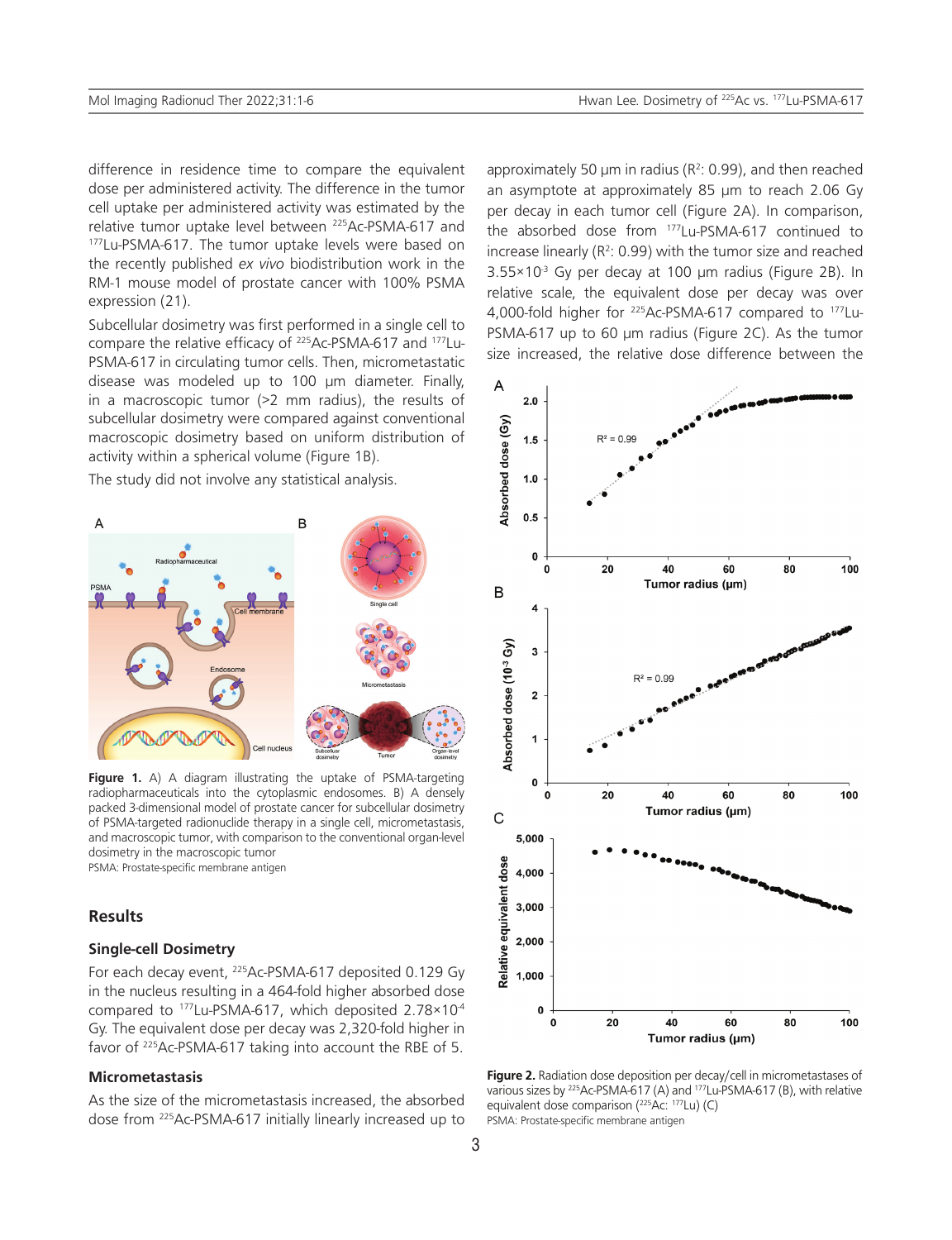two radiopharmaceuticals gradually decreased, reaching a 2,900-fold difference at 100 µm tumor radius.

## **Macroscopic Tumor**

The absorbed dose per decay in each tumor cell was 165 fold higher for  $^{225}$ Ac-PSMA-617 (2.06 Gy) compared to 177Lu-PSMA-617 (1.25×10<sup>-2</sup> Gy), which translated to an 823-fold difference in equivalent dose with RBE of 5, based on subcellular dosimetry. Using the conventional dosimetry, <sup>225</sup>Ac-PSMA-617 and <sup>177</sup>Lu-PSMA-617 deposited 2.25 Gy and  $1.26 \times 10^{-2}$  Gy per decay, resulting in a 178-fold and 892-fold difference in the absorbed and equivalent doses, respectively.

## **Relative Equivalent Dose Per Administered Activity**

The longer physical half-life of <sup>225</sup>Ac conferred 50% longer residence time to <sup>225</sup>Ac-PSMA-617 compared to <sup>177</sup>Lu-PSMA-617. After scaling using this factor, the relative differences in equivalent dose per administered activity ( <sup>225</sup>Ac-PSMA-617 vs. 177Lu-PSMA-617) were 3,480-fold, 4,350-fold, and 1,230-fold for a single cell, 100 µm-radius micrometastasis, and macroscopic tumor, respectively. Then, using 3.4 times higher uptake per administered activity for 225Ac-PSMA-617 (4.66% injected dose/g of tumor) compared to <sup>177</sup>Lu-PSMA-617 (1.36% injected dose/g of tumor) (21), the relative differences in equivalent dose per administered activity (<sup>225</sup>Ac-PSMA-617 vs. <sup>177</sup>Lu-PSMA-617) were 11,800-fold, 14,900-fold, and 4,200 fold for a single cell, 100 µm-radius micrometastasis, and macroscopic tumor, respectively.

## **Discussion**

Dosimetry using imaging-based measurements of 225Ac-PSMA-617 uptake is challenging due to the low administered activity and unfavorable physical decay characteristics of 225Ac with low gamma emission probability and the competing Bremsstrahlung radiation (11). Therefore, previous dosimetry on 225Ac-PSMA-617 and 225Ac-PSMA-I&T extrapolated the uptake of respective <sup>177</sup>Lu-labeled analogs on imaging (11,12,22). Alternatively, extrapolation of <sup>68</sup>Ga-PSMA-617 uptake on positron emission tomography was previously used for dosimetry of 213Bi-PSMA-617 (20). However, recent studies have shown that the degree of radiolabeled PSMA-617 uptake differs based on the radionuclide (23,24), which suggests that independent characterization of 225Ac-PSMA-617 uptake will improve its dosimetry. At present, the only study that examined the tumor uptake of <sup>225</sup>Ac-PSMA-617 and <sup>177</sup>Lu-PSMA-617 is the pre-clinical study by Current et al. (21), where *ex vivo* activity measurements were used for accurate uptake estimation. The study was based on a mouse model without human validations, thus we considered the 3.4-

fold higher 225Ac-PSMA-617 uptake only as a possibility and interpreted the unscaled results as the lower bound of the relative efficacy of 225Ac-PSMA-617.

Conventional organ-level dosimetry fails to take into consideration the subcellular distribution of the radiopharmaceutical even if accurate tumor uptake measurements could be obtained. It leads to radiation dose overestimation for an alpha emitter with cytoplasmic localization, such as 225Ac-PSMA-617, and underestimation for an alpha emitter with nuclear localization. In addition, organ-level dosimetry cannot be applied to microscopic tumor deposits that are smaller than the range of alpha or beta particles. In contrast, the dosimetry model used in the present study incorporates the subcellular location of a radiopharmaceutical for accurate estimation of alpha and beta radiation dose at all tumor sizes of interest.

Two observations of interest were made in a macroscopic tumor. First, 225Ac-PSMA-617 delivered at least 1,230-fold higher and possibly 4,200-fold higher equivalent dose per administered activity compared to <sup>177</sup>Lu-PSMA-617, which may explain the better efficacy of <sup>225</sup>Ac-PSMA-617 when 1,000-fold lower activity was administered in the clinical setting and even with subsequent de-escalation to 4 MBq doses (8,25). Second, conventional macroscopic dosimetry calculation resulted in no difference for 177Lu-PSMA-617 and overestimation by 9% for 225Ac-PSMA-617 compared to the subcellular dosimetry estimates of the radiation dose to the cell nuclei. The cross-fire effect of beta particles resulted in normalization of radiation dose within the tumor regardless of the subcellular source location for 177Lu-PSMA-617, whereas the subcellular dose estimation for 225Ac-PSMA-617 was slightly lower due to the absence of alpha emission from the cell nucleus. For both 225Ac-PSMA-617 and <sup>177</sup>Lu-PSMA-617 therapy, conventional organ-level dosimetry yields acceptable dose estimates in measurable tumors.

In micrometastatic disease and circulating tumor cells, the alpha particles from <sup>225</sup>Ac-PSMA-617 were far more potent than beta particles from 177Lu-PSMA-617, resulting in at least 3,000-4,000 times and possibly 10<sup>4</sup> times higher efficacy per administered activity. The findings are in keeping with the recognized advantage of alpha radiation in killing single cells and micrometastatic clusters (7). Therefore, at currently used doses, 225Ac-PSMA-617 likely exerts a stronger cytotoxic effect on radiologically occult metastases, which will otherwise survive 177Lu-PSMA-617 treatment due to insufficient cross-fire effect. While the therapeutic effect on micrometastatic disease may not produce a large decline in PSA, it potentially contributes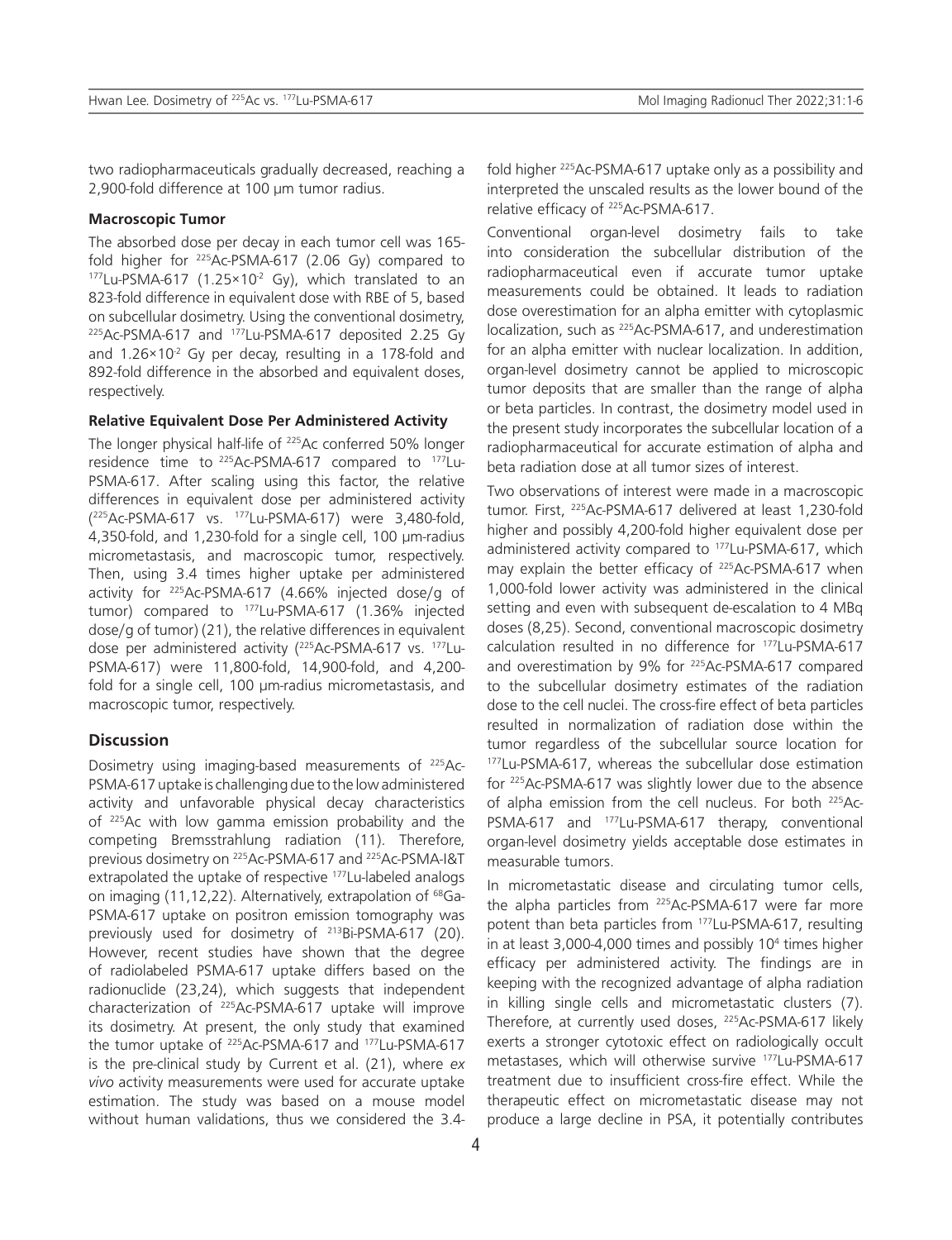to the overall survival and progression-free survival benefits that are seen in  $225$ Ac-PSMA-617 therapy  $(8,9)$ .

The calculated relative efficacy values can be applied to estimate the dose contribution from each radionuclide in the setting of tandem therapy with  $225$ Ac-PSMA-617/<sup>177</sup>Lu-PSMA-617. For example, in a previously used treatment regimen that involves the median activities of 5.3 MBq <sup>225</sup>Ac-PSMA-617 and 6.9 GBq <sup>177</sup>Lu-PSMA-617, the dose contribution of 225Ac-PSMA-617 relative to 177Lu-PSMA-617 would be at least 94% for a macroscopic tumor. The contribution would increase to at least 270% and 330% for a single cell and micrometastatic cluster, respectively. The present study focused on radiolabeled PSMA-617 due to the larger body of available literature, but the results can be applied to dosimetry of PSMA-targeted radionuclide therapy using other molecules such as <sup>225</sup>Ac/<sup>177</sup>Lu-PSMA-I&T.

The present study used physical dose estimates for comparison of theoretical efficacy, but its translation to clinical efficacy would be affected by differences in the radiobiological effects of alpha and beta particles. For example, untargeted effects, such as bystander or abscopal effect, may modify the dose-efficacy relationship by different degrees for alpha and beta particles (26). Direct DNA damage due to high-LET alpha particles does not require the presence of oxygen, whereas hypoxia has a high impact on low-LET radiation, which relies on reactive oxygen species formation for cytotoxicity (27,28). In addition, cytotoxicity due to high-LET radiation was previously shown to be independent of dose rate, likely due to the difficulty in repairing complex double-strand DNA breaks (29). Proliferating cells are more susceptible to ionizing radiation in general, but the cell cycle status of target cells affects the efficacy of low- and high-LET radiation to different extents (30). Beyond radiobiological considerations, increased tumor cell death may not necessarily produce a meaningfully better disease response or survival benefit on a patient level. Therefore, much remains to be known about the downstream consequences beyond radiation dose deposition in radionuclide therapy of prostate cancer.

## **Study Limitations**

In addition to the difficulty in tumor <sup>225</sup>Ac-PSMA-617 uptake estimation, our study has several limitations. Mainly, the assumptions made in the simplified dosimetry model may be challenged. Intra-tumor heterogeneity in PSMA expression has been reported (31), and variable non-spherical shapes of prostate cancer cells were previously described (16). When 225Ac decays before the internalization into

endosomes, the daughter isotopes are no longer linked to PSMA-617 due to the recoil energy of alpha decay, which results in reduced dose deposition to the target cell (32). Radiation dose deposition outside the cell nucleus can also result in cytotoxicity by indirect effects (33). The RBE of 5 for alpha radiation is commonly employed (11,20) and is an oversimplification as discussed above, lacking validation in the setting of 225Ac-based therapy in prostate cancer. Finally, the study does not address the toxicity that is associated with PSMA-targeted radionuclide therapy, which is not necessarily PSMA-mediated (34).

## **Conclusion**

The equivalent radiation dose deposited by alpha-emitting <sup>225</sup>Ac-PSMA-617 is higher in measurable disease and especially higher in microscopic disease compared to betaemitting 177Lu-PSMA-617 at commonly administered doses based on subcellular dosimetry. Possible differences in tumor uptake based on the labeled radionuclide can lead to further amplification of the relative efficacy of 225Ac-PSMA-617. Additional research is needed for tumor <sup>225</sup>Ac-PSMA-617 uptake characterization on both macroscopic and microscopic levels, as well as for an improved understanding of the biological effectiveness of alpha radiation in prostate cancer.

## **Ethics**

**Ethics Committee Approval:** Not applicable.

**Informed Consent:** Not applicable.

**Peer-review:** Externally and internally peer-reviewed.

**Financial Disclosure:** The author declared that this study has received no financial support.

#### **References**

- 1. Mohler JL, Antonarakis ES, Armstrong AJ, D'Amico AV, Davis BJ, Dorff T, Eastham JA, Enke CA, Farrington TA, Higano CS, Horwitz EM, Hurwitz M, Ippolito JE, Kane CJ, Kuettel MR, Lang JM, McKenney J, Netto G, Penson DF, Plimack ER, Pow-Sang JM, Pugh TJ, Richey S, Roach M, Rosenfeld S, Schaeffer E, Shabsigh A, Small EJ, Spratt DE, Srinivas S, Tward J, Shead DA, Freedman-Cass DA. Prostate cancer, version 2.2019, NCCN clinical practice guidelines in oncology. J Natl Compr Canc Netw 2019;17:479-505.
- 2. Sadaghiani MS, Sheikhbahaei S, Werner RA, Pienta KJ, Pomper MG, Solnes LB, Gorin MA, Wang NY, Rowe SP. A systematic review and meta-analysis of the effectiveness and toxicities of lutetium-177-labeled Prostate-specific membrane antigen-targeted radioligand therapy in metastatic castration-resistant prostate cancer. Eur Urol 2021;80:82-94.
- 3. Hofman MS, Hicks RJ, Maurer T, Eiber M. Prostate-specific membrane antigen PET: clinical utility in prostate cancer, normal patterns, pearls, and pitfalls. Radiographics 2018;38:200-217.
- 4. Sartor O, de Bono J, Chi KN, Fizazi K, Herrmann K, Rahbar K, Tagawa ST, Nordquist LT, Vaishampayan N, El-Haddad G, Park CH, Beer TM, Armour A, Pérez-Contreras WJ, DeSilvio M, Kpamegan E, Gericke G, Messmann